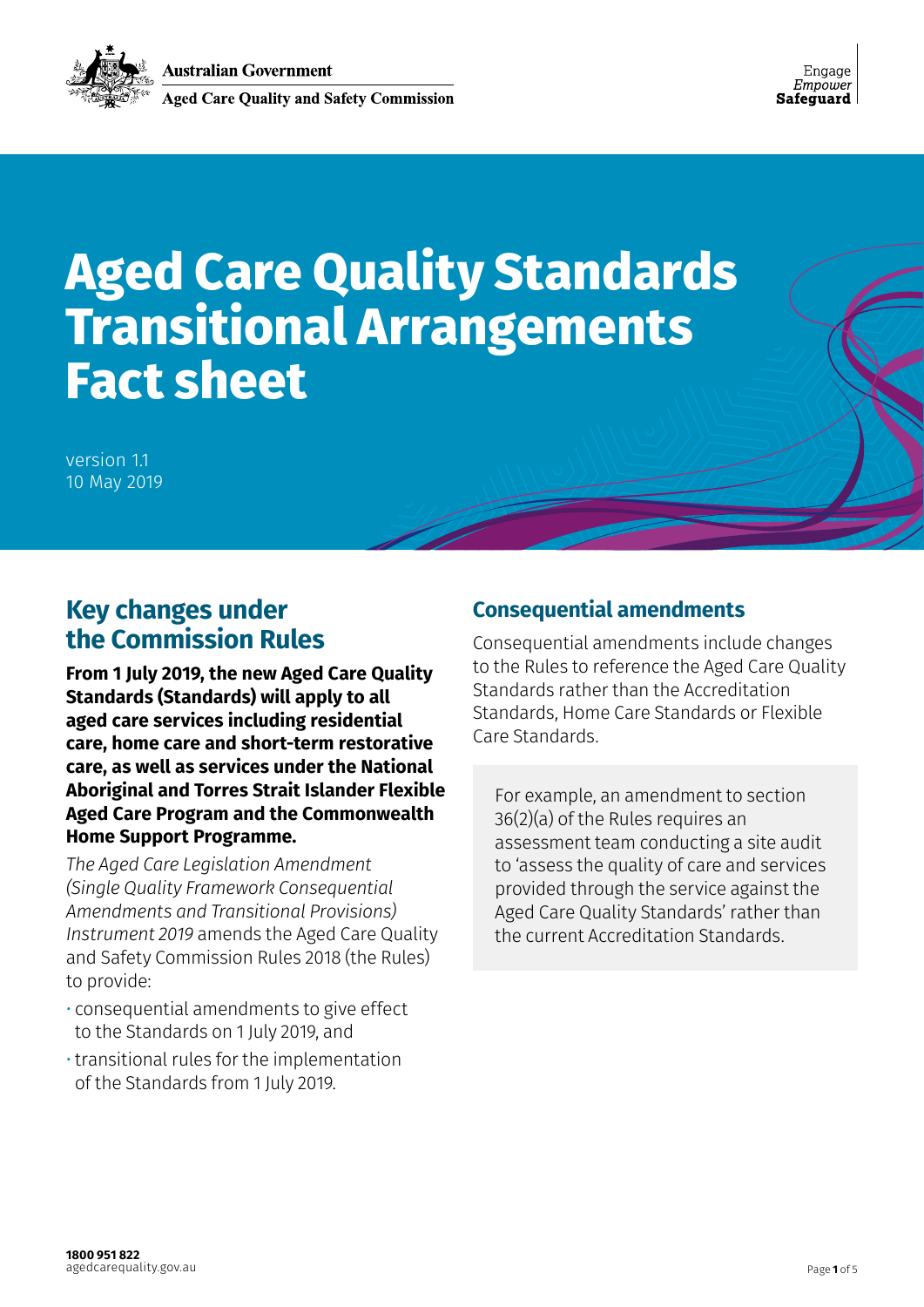## **Continuous improvement**

Under the Rules providers of residential and home services must have a written plan for continuous improvement that explains how they will meet their obligations in relation to the service and the Standards from 1 July 2019.

The Commission may request a plan for continuous improvement during a visit to the premises of the service or as part of an assessment contact not involving a visit to the premises of the service. A provider is required to update the plan for continuous improvement where the Commission has made a decision regarding non-compliance with the Standards.

On 1 July 2019, the Commission Rules will contain a new definition of a *plan for continuous improvement* (replacing current sections 62 and 63). The new section 62 directs providers to elements that must be set out in a plan for continuous improvement in order to demonstrate how they will assess, against the Standards, the quality of the care and services they provide and how they will monitor and improve the quality of care and services provided. The provision has a stronger link to the self-assessment process.

Under the new provision, if improvements in relation to the service are required to ensure compliance with the new Standards, the plan must also set out how the provider will make those improvements.

The provision compels a provider to give a copy of the plan for continuous improvement of the service to the Aged Care Quality and Safety Commissioner (Commissioner), should the Commissioner request it.

A Regulatory Bulletin on continuous improvement and the self-assessment process will be made available to providers prior to 1 July 2019.

See the Commission's **continuous** [improvement](https://www.agedcarequality.gov.au/providers/assessment-processes/continuous-improvement) page and [self-assessment](https://www.agedcarequality.gov.au/providers/assessment-processes/self-assessment) page for more information.

## **Transitional provisions**

#### **Continuation of assessment activities**

The Rules provide for processes commenced before 1 July 2019 to be further progressed as if the steps had been taken under the Rules. A range of transitional provisions allows for assessment activities that commenced prior to 1 July 2019 to be completed in accordance with the current Rules. This includes applications for re-accreditation, quality reviews and monitoring processes.

For example, where a site audit has commenced prior to 1 July 2019 but has not been completed on 1 July 2019, the transitional provisions allow for the site audit to be conducted against the Accreditation Standards. Compliance decisions will also be against the Accreditation Standards.

## **What does this mean for commencing residential care services?**

Approved providers should contact the Commission to discuss the accreditation process and obtain the *Application for Accreditation form*. The form will be updated to reference the new Standards and will be made available from 1 July 2019. Applications submitted to the Commission from 1 July 2019 should be made using the new form.

Contact the Commission by calling 1800 951 822 (free call) or by emailing info@agedcarequality.gov.au.

## **What does this mean for accredited services?**

An approved provider will be advised in their application for re-accreditation reminder notices whether their residential aged care service is expected to have their **site audit** against the current Accreditation Standards or the new Standards. The Commission is basing this advice on a service's accreditation expiry date.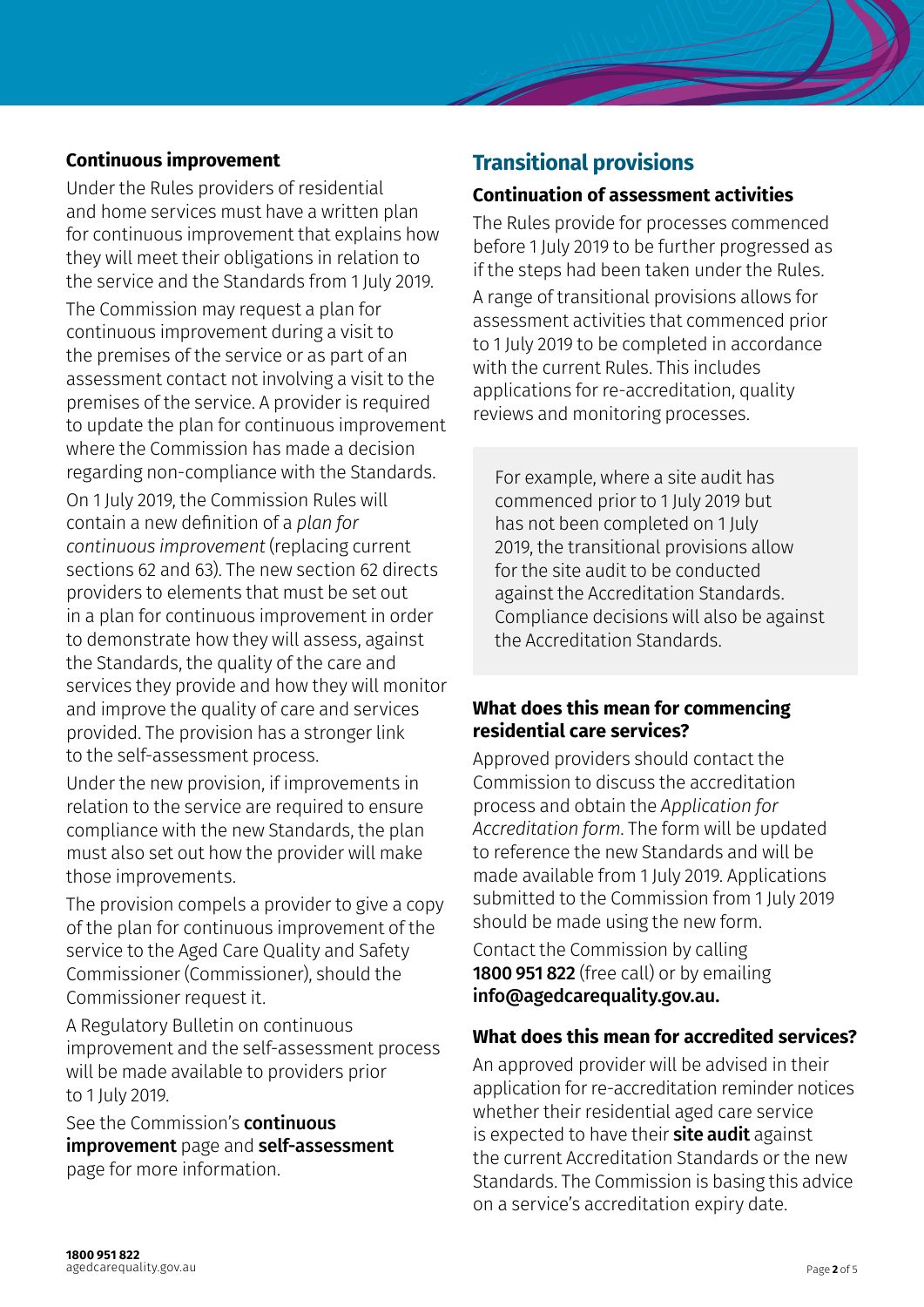| <b>Accreditation expiry date</b>                   | Arrangements and requirements for re-accreditation                                                                                                                                                                                                                                                                                                              |
|----------------------------------------------------|-----------------------------------------------------------------------------------------------------------------------------------------------------------------------------------------------------------------------------------------------------------------------------------------------------------------------------------------------------------------|
| <b>Expiry dates up to</b><br>22 September 2019     | Site audit expected to be against Accreditation Standards.<br>Self-assessment against Accreditation Standards<br>to be completed and submitted with an application<br>for re-accreditation.                                                                                                                                                                     |
| <b>Expiry dates from</b>                           | Site audit expected to be against new Standards.                                                                                                                                                                                                                                                                                                                |
| 23 September 2019                                  | Providers are not required to submit a self-assessment<br>with an application for re-accreditation.                                                                                                                                                                                                                                                             |
|                                                    | Assessment teams can request self-assessment information<br>under the new Standards during a site audit from 1 July 2019.<br>Providers are encouraged to use the new self-assessment<br>tool to assist with their preparation for the new Standards.<br>The tool is available for download from the <b>Self-assessment</b><br>page on the Commission's website. |
| <b>Expiry dates from</b><br><b>20 January 2020</b> | Site audit expected to be against new Standards.                                                                                                                                                                                                                                                                                                                |
|                                                    | Self-assessment against new Standards to be completed<br>and submitted with applications for re-accreditation<br>from 1 July 2019.                                                                                                                                                                                                                              |

Although a site audit may be expected to be completed against current Accreditation Standards or new Standards, the Commission does not guarantee it. For example, a service that is expected to have a site audit prior to 1 July 2019 may have an influenza outbreak that results in the site audit being postponed until after 1 July. This site audit will be against the new Standards. See the Commission's [re-accreditation of residential services](https://www.agedcarequality.gov.au/providers/assessment-processes/accreditation-and-re-accreditation/re-accreditation-of-residential-services) page and [self-assessment](https://www.agedcarequality.gov.au/providers/assessment-processes/self-assessment) page for more information.

Most assessment contacts conducted on or after 1 July 2019 will be against the new Standards. Assessment contacts that are being conducted at the end of a timetable for improvement may assess a provider's performance against the Accreditation Standards. Refer to the information below on timetables for improvement.

Review audits conducted on or after 1 July 2019 will be against the new Standards.

# **What does this mean for home services?**

Most quality reviews and assessment contacts

with home services are made with notice. Services are therefore likely to know whether an assessment will be against the current or new Standards.

The Commission may conduct a quality review or assessment contact without notice; that assessment will be against the Standards that are in place on the day of the site visit or contact.

#### **What does this mean for National Aboriginal and Torres Strait Islander Flexible Aged Care Program services?**

All assessments with National Aboriginal and Torres Strait Islander Flexible Aged Care Program services are made with notice. Services will therefore know whether an assessment will be against the current or new Standards.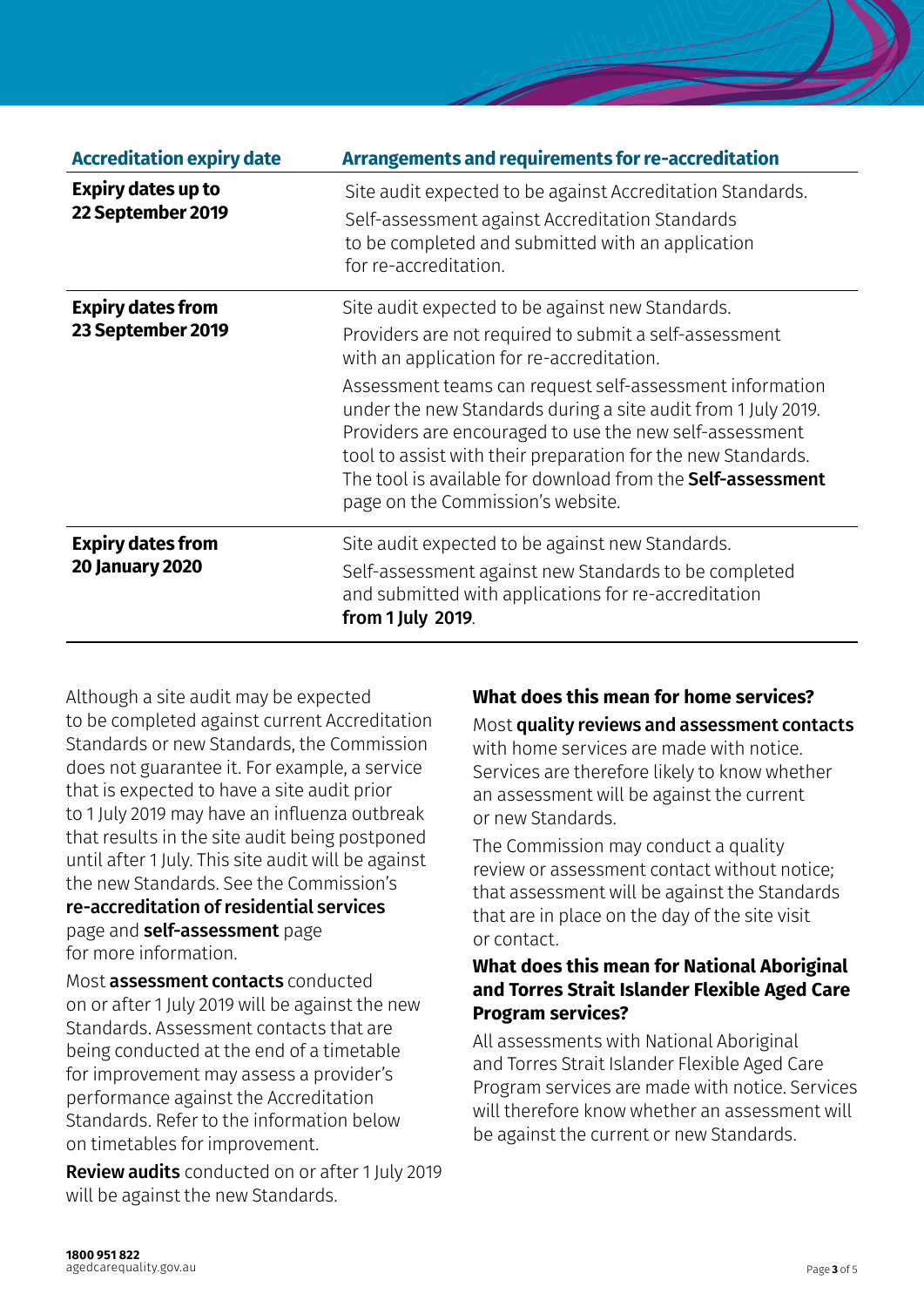## **Timetable for improvement**

Where a provider has a timetable for improvement set prior to 1 July 2019 and expiring after 1 July 2019, the Commission will conduct an assessment contact at the end of the timetable for improvement. This is to determine whether the level of care and services provided through the service complies with the old Standards rather than the new Standards.

For example, the Commission made a decision on 1 May 2019 that a home service provider failed to meet expected outcome 2.2 Assessment of the Home Care Standards. The provider of the service was given a timetable for improvement that expired 31 July 2019.

On 1 August 2019 at the end of a timetable for improvement, an assessment contact for the purpose of assessing the provider's performance against the Home Care Standards was completed. Following review of the assessment team's recommendation, a delegate of the Commissioner decided that expected outcome 2.2 Assessment was met.

In addition, if the Commission identifies ongoing issues during the assessment contact at the end of the timetable for improvement, a separate assessment of performance will be completed against the new Standards. This may be completed by expanding the scope of the initial assessment contact or by scheduling a new assessment contact. Where the Commission makes decides that the provider does not comply with the new Standards a new timetable for improvement will be set against the new Standards.

Timetables for improvement that have been notified to a provider after 1 July 2019, will reference the new Standards even if the original compliance decision was made against the old Standards. This will require delegated decision makers of the Commission to consider the subject matter of the area for improvement rather than refer to the expected outcomes or requirements not met. This confirms that the provider is required to undertake improvements with reference to the new Standards.

For example, a site audit was conducted from 20 to 21 June 2019. The Commission made a decision on 19 July 2019 that the approved provider failed to meet expected outcome 2.7 Medication Management of the Accreditation Standards in relation to the residential aged care service. The provider of the service was advised of the following areas where improvements in relation to the service must be made to ensure compliance with the new Standards:

- the evaluation and review of care recipients' medication needs and preferences is to be regularly undertaken by a pharmacist or medical officer
- all medication side effects to be reported to the care recipient's medical officer
- staff to be made aware of follow-up actions and protocols as a result of adverse drug reactions and adverse pathology results.

The provider was given a timetable in which these improvements were to be made.